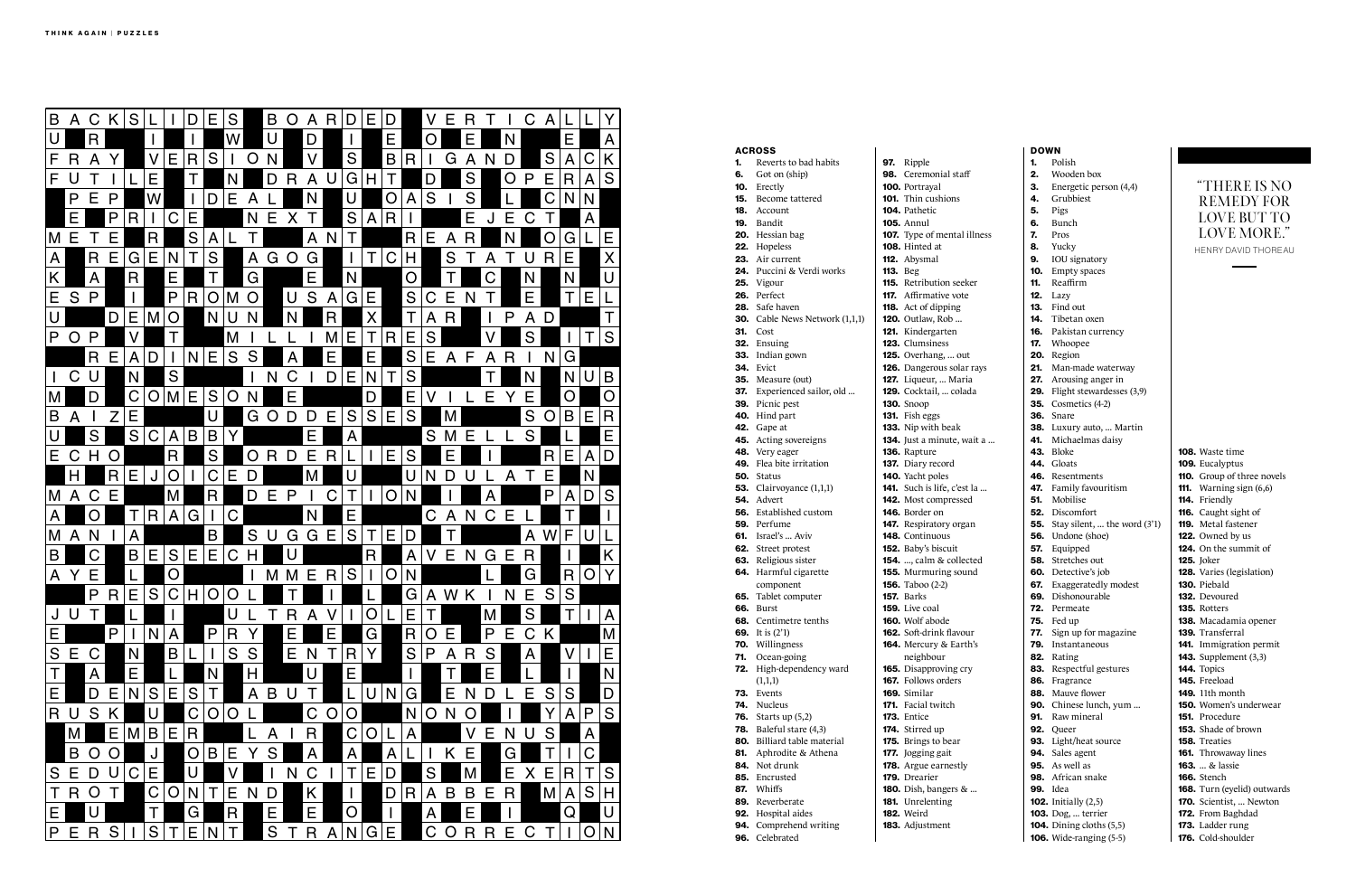97. Peru's Lake ...

|            | <b>ACROSS</b>                           |                 | 98. Lessen                        |
|------------|-----------------------------------------|-----------------|-----------------------------------|
| 1.         | Wardrobe item (4,6)                     |                 | 100. Remotely                     |
| 6.         | Silo                                    |                 | <b>101.</b> Nudge                 |
| 10.        | Futile                                  |                 | 104. Seasick                      |
| 15.        | Oxford academics                        |                 | 105. Replenished                  |
|            | <b>18.</b> Impressively                 |                 | <b>107.</b> Indian Brahma wors    |
| 19.        | Chitchat                                |                 | <b>108.</b> Comprised,  of        |
|            | 20. Inadequate                          |                 | <b>112.</b> Dismiss (pupil)       |
|            | 22. Complete<br><b>23.</b> Fright (5-2) |                 | 113. Aromatic burning st          |
|            | <b>24.</b> Share the expense (4,2)      |                 | <b>115.</b> Down Under natives    |
|            | <b>25.</b> East-southeast $(1,1,1)$     |                 | <b>117.</b> Adjudicator           |
|            | 26. Funeral march music                 |                 | <b>118.</b> Milk production       |
|            | 28. Purgative,  salts                   |                 | 120. Coral bank                   |
|            | <b>30.</b> Automatic teller $(1,1,1)$   |                 | <b>121.</b> Contract (work) out   |
| 31.        | Malicious (remark)                      |                 | 123. Boarding ramp                |
|            | 32. Bulb flower                         |                 | 125. Belonging to us              |
|            | <b>33.</b> Commotion (2-2)              |                 | 126. Expunges                     |
|            | <b>34.</b> Nuclear explosive (1-4)      |                 | 127. Lump of turf                 |
|            | 35. Wooden strip                        |                 | <b>129.</b> As a gamble, on       |
|            | 37. Curry bread                         |                 | 130. What we breathe              |
|            | 39. Farmhouse cooker                    |                 | <b>131.</b> UK defence force (1,  |
|            | 40. Encounter                           |                 | 133. Belgrade citizen             |
|            | <b>42.</b> Delicate fabric              |                 | 134. Animal physician             |
|            | <b>45.</b> Most extensive               |                 | <b>136.</b> Red dye               |
|            | 48. High-selling record award           |                 | <b>137.</b> Yawns                 |
|            | <b>49.</b> Bare                         |                 | <b>140.</b> Used up               |
|            | 50. Retreated                           | <b>141.</b> Aye | 142. Skin designs                 |
|            | <b>53.</b> Food can                     |                 | 146. US Midwest state             |
|            | <b>54.</b> More wicked                  |                 | <b>147.</b> Doorbell sound        |
|            | 56. Travelled through curve             |                 | 148. Scrawny                      |
| 59.        | Actress,  Witherspoon                   |                 | <b>152. Hornet</b>                |
| 61.        | Bladder                                 |                 | 154. Nevada city                  |
|            | <b>62.</b> The A of AM                  |                 | <b>155.</b> Blasting material (1, |
|            | 63. Coal by-product                     |                 | <b>156.</b> Note well,  bene      |
|            | 64. Moreover                            |                 | <b>157.</b> Ship's diaries        |
|            | <b>65.</b> Thailand's former name       |                 | 159. Simple                       |
| 66.        | Whistle ball                            |                 | 160. Cathedral's congrega         |
| 68.        | Trying out (car) (4-7)                  |                 | area                              |
| 69.        | Daily grind,  race                      |                 | <b>162.</b> Hawaiian dance        |
| 70.        | Making garments                         |                 | 164. Lacking enthusiasm           |
| 71.        | S American nation                       |                 | <b>165.</b> Chum                  |
| 72.        | heads are better than one               |                 | <b>167.</b> Rack up               |
| 73.        | Zealot                                  |                 | <b>169.</b> Senior                |
| 74.<br>76. | Meadow (poetic)<br>Leafier              |                 | 171. In the past                  |
| 78.        | <b>Biblical letter</b>                  |                 | 173. Attacks from all side        |
| 80.        | Goodbye                                 |                 | 174. Covered garden wall          |
| 81.        | Shocks                                  |                 | <b>175.</b> 1000 kg units         |
|            | 84. Recoiled,  away                     |                 | 177. Predatory insects, an        |
|            | <b>85.</b> Caper                        |                 | 178. Promotional sample           |
| 87.        | Slalom competitors                      |                 | <b>179.</b> Collided with $(3,4)$ |
| 89.        | Luggage labels                          |                 | 180. Bean for making tof          |
| 92.        | Synonyms book                           |                 | 181. Lyricist                     |
| 94.        | Likelihood                              |                 | <b>182.</b> Casual tops (1-6)     |
|            | 96. Good-looking                        |                 | 183. Small fast warships          |

|                      | <b>DOWN</b> |                                         |                                        |
|----------------------|-------------|-----------------------------------------|----------------------------------------|
|                      | 1.          | Yield                                   |                                        |
|                      | 2.          | Kinswomen                               |                                        |
|                      | З.          | Riling                                  | "HEROES ARE                            |
|                      | 4.          | Pleases                                 | <b>ORDINARY PEOPLE</b>                 |
| shipper              | 5.          | Jockey                                  | WHO MAKE                               |
|                      | 6.          | Geothermal spout                        |                                        |
|                      | 7.          | Diplomat                                | <b>THEMSELVES</b>                      |
| tick                 | 8.          | <b>Affirmative RSVP</b>                 | EXTRAORDINARY."                        |
| S                    | 9.          | Barked                                  | <b>GERARD WAY</b>                      |
|                      | 10.         | Russian mountains                       |                                        |
|                      | 11.         | Mechanise                               |                                        |
|                      | 12.         | Yarn                                    |                                        |
|                      | 13.         | Unsuitable                              |                                        |
|                      |             | <b>14.</b> Scottish valley              |                                        |
|                      |             | <b>16.</b> Ryan or Tatum (1'4)          |                                        |
|                      |             | 17. Mexican nap                         |                                        |
|                      |             | <b>20.</b> Likely (to)                  |                                        |
|                      |             | 21. Take off                            |                                        |
|                      |             | 27. Fred Astaire's partner (6,6)        |                                        |
| (1,1)                |             | 29. Seedy fruits                        |                                        |
|                      |             | <b>35.</b> Pull down the shutters (4,2) |                                        |
|                      |             | <b>36.</b> Actor,  Bates                |                                        |
|                      |             | 38. At an angle<br>41. Was incorrect    | 106. Losing heart<br>108. Festivals    |
|                      |             | 43. Includes                            | 109. Kissing & cuddling                |
|                      |             | 44. Evoke                               | <b>110.</b> Deadly Australian serpents |
|                      |             | <b>46.</b> Mustering (8,2)              | <b>111.</b> Warning sign $(6,6)$       |
|                      |             | <b>47.</b> Letter container             | <b>114.</b> Puff-puff (4-4)            |
|                      | 51.         | Reddish brown                           | <b>116.</b> Pretender                  |
|                      |             | <b>52.</b> Gloominess                   | <b>119.</b> Consumed $(3,2)$           |
|                      |             | <b>55.</b> Gain                         | 122. Penny or cent                     |
|                      |             | <b>56.</b> Accounts examiner            | <b>124.</b> Urgently (1,1,1,1)         |
|                      | 57.         | Crinkly wrap,  paper                    | <b>125.</b> Being displayed (2,4)      |
| ,1,1)                |             | 58. Little tunes                        | <b>128.</b> Hangs                      |
|                      |             | 60. Engineer                            | <b>130.</b> Spice, star                |
|                      |             | <b>67.</b> Doing penance (for)          | 132. Smorgasbord                       |
|                      |             | 69. Recovered                           | 135. Kiddies                           |
| ation                |             | 72. Attribute                           | 138. Clumsy                            |
|                      |             | <b>75.</b> PAs                          | 139. Soil excavator (5,5)              |
|                      | 77.         | Actor, Jack                             | <b>141.</b> Fluctuate (2-2)            |
|                      |             | <b>79.</b> Writing blots $(3,6)$        | <b>143.</b> Granny Smiths or pippins   |
|                      |             | 82. Pre-euro Spanish coins              | 144. Secondment                        |
|                      |             | 83. Large lizards                       | 145. Knick-knack                       |
|                      |             | 86. Confuse                             | <b>149.</b> Taxi stands (3,5)          |
| эs                   |             | 88. Surpass                             | <b>150.</b> Knacker's yard             |
| k                    |             | <b>90.</b> Also titled (1,1,1)          | <b>151.</b> Gathers laboriously        |
|                      | 91.         | That female                             | <b>153.</b> Colorado ski resort        |
| rmy                  |             | 92. Cheers actor,  Danson               | 158. Sticky                            |
| $\ddot{\phantom{0}}$ |             | 93. Pigpen                              | 161. Facet                             |
|                      |             | <b>94.</b> Retiree (1,1,1)              | 163. Acquires skills                   |
| fu                   |             | <b>95.</b> Deejays (1,2)                | 166. Luxury vehicle,  Martin           |
|                      |             | 98. Anaesthetic gas                     | <b>168.</b> Fossilised resin           |
|                      |             | <b>99.</b> Summon (4,3)                 | 170. Supped                            |
|                      |             | 102. Unloads (suitcase)                 | 172. Ugly elf                          |
|                      |             | 103. Moth-eaten (jumper)                | 173. Bleats                            |
|                      |             | <b>104.</b> Multiple-birth child        | 176. Drains                            |



## **MEGA CROSSWORD**